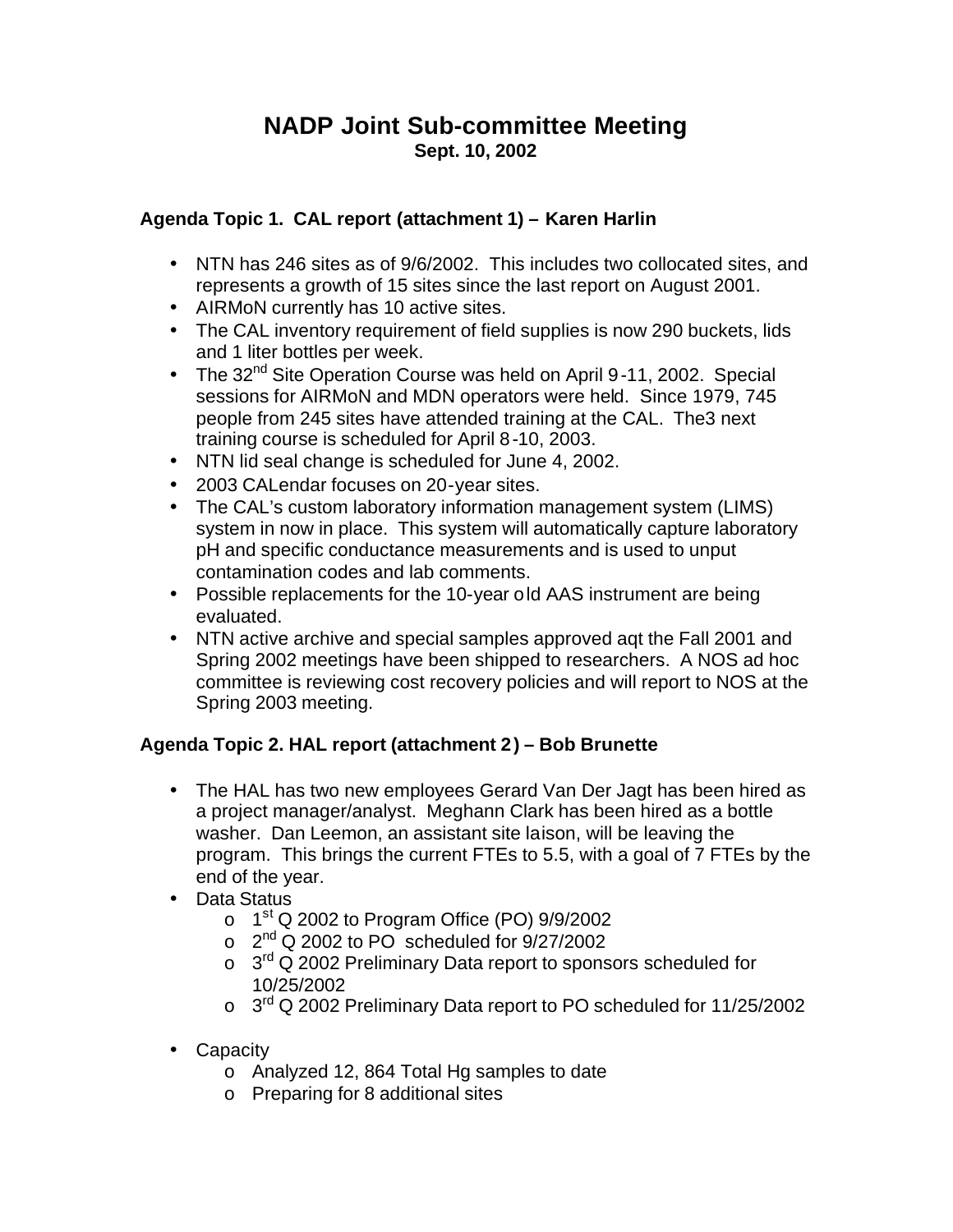- o Two addition Hg analyzers have been dedicated to MDN.
- **Facilities** 
	- $\circ$  New 700 ft<sup>2</sup> operations area
	- o Two dedicated Hg analyzers
	- o New sample receiving area
	- o New bottle washing room
	- o New dedicated Hg lab
	- o Tours of the HAL will take place on Wednesday.
- New Initiatives
	- o There is increasing interest in trace metals monitoring.
	- o HAL resigned the ACM to use a second chimney.
	- o HAL designed a trace metals sample procedure
	- o 3 yr study is being conducted at WA18.
	- o Trace metal dry deposition study will continue through 2002 at NM10. A Hg dry deposition study will take place at Mesa Verde NP.
- Field QA
	- o Co-located MDN ACM at IL11
	- o Co-located ACM/NCON/MICB at IL11 (completed)
	- o Co-located ACM/NCON/MICB at HAL Oct 2002
	- o System blanks will be sent to site Sept. 2002
- Quality Assurance
	- o 2001 QA report: waiting for final system blanks
	- o 2002 quarterly QA reports will be sent with preliminary data.
	- o 2002 HAL interlaboratory Comparison studies will be completed October 2002.
- HAL Audit
	- o HAL will be audited in 2003
	- o HAL sample archive program
	- o External review of HAL QA report
	- o MDN external blind audit program
- Frontier/HAL audits and certifications
	- o New Jersey
	- o USDOE/USEPA
	- o South Florida Water Management District
	- o Washington State (upcoming)
	- o New York State (upcoming)
	- o USDOE/USEPA (upcoming)
- Site Start-up/Audit Program
	- o 7 new sites and 2 existing sites visited by HAL in 2001
	- o 16 operators and observers trained
	- o MDN sites to be audited by ATS on a three-year cycle.
- Site Closures & restarts
	- $\circ$  CO99 down from  $7/23/02 8/27/2002$  due to forest fire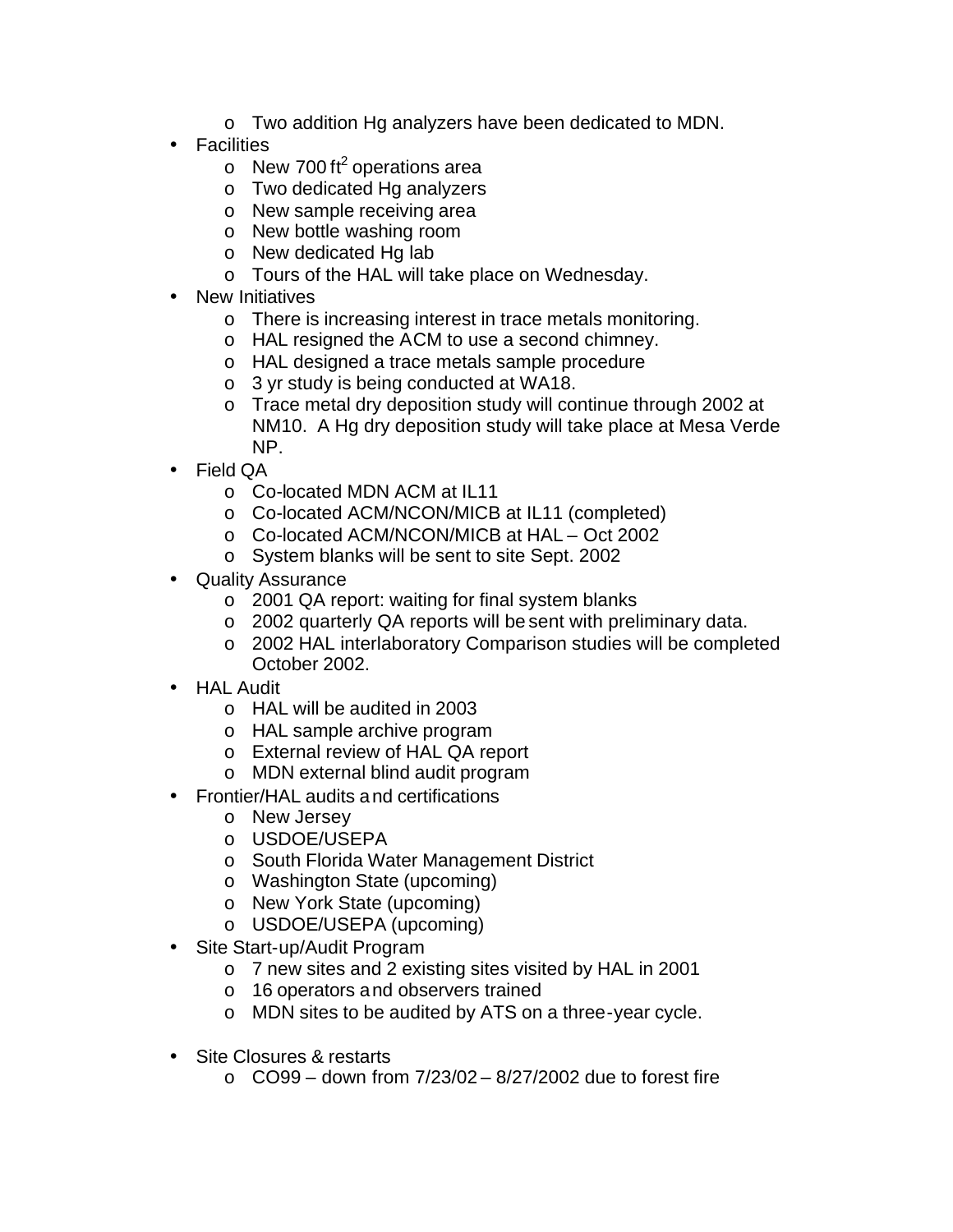- $\circ$  NH00 shutdown on 6/25/2002 due to funding problem, may restart
- $\circ$  NH05 shutdown indefinitely on 7/02/2002 due to funding problem
- o NM10 Potential 2003 funding issue
- o NB02 Potential 2002 funding issue
- HAL NED Update
	- o 10 of each replacement part
	- o Belfort clock and 11 grid sensor change out
	- o barcode system proposed
	- o software similar to CAL's NED
- MDN Site Moves
	- o CA97 moving 120 SW of original site
- Site liaison activities
	- o Supplied each site with Belfort calibration check weights
	- o Quarterly Belfort calibration checks
	- o ACM chimney cap retrofit
	- o Network wide seal change in Nov 2002
	- o Spring 2003 operator training Seattle

## **Agenda Topic 3 - QA Program Status Report (attachment 1) – Chris Lehman**

- o Data Quality Objectives (DQO)
	- o Clarify technical and quality objectives
	- o Define the appropriate type of data
	- o Specify tolerable levels of decision error
- o DQO Definition process
	- o Define the problem
	- o Identify decisions to be made
	- o Identify key inputs
	- o Define boundaries
	- o Define decision rules
	- o Specify tolerable error limits
	- o Optimize design
- o NADP DQO development
	- o Coordinated by QA advisory group
	- o Input from subcommittees
	- o Identify how QA activities support DQOs
- o QA Advisory Group
	- o First met at Spring 2002 meeting
	- o July 2002 made permanent by Exec committee
	- o Members include representatives from USGS, EPA, A STATE AGENCY, CAL, HAL, and PO QA manager
- o QA Advisory Group charges
	- o Review and update documentation
	- o Review QA documents and reports
	- o Advise the QA manager